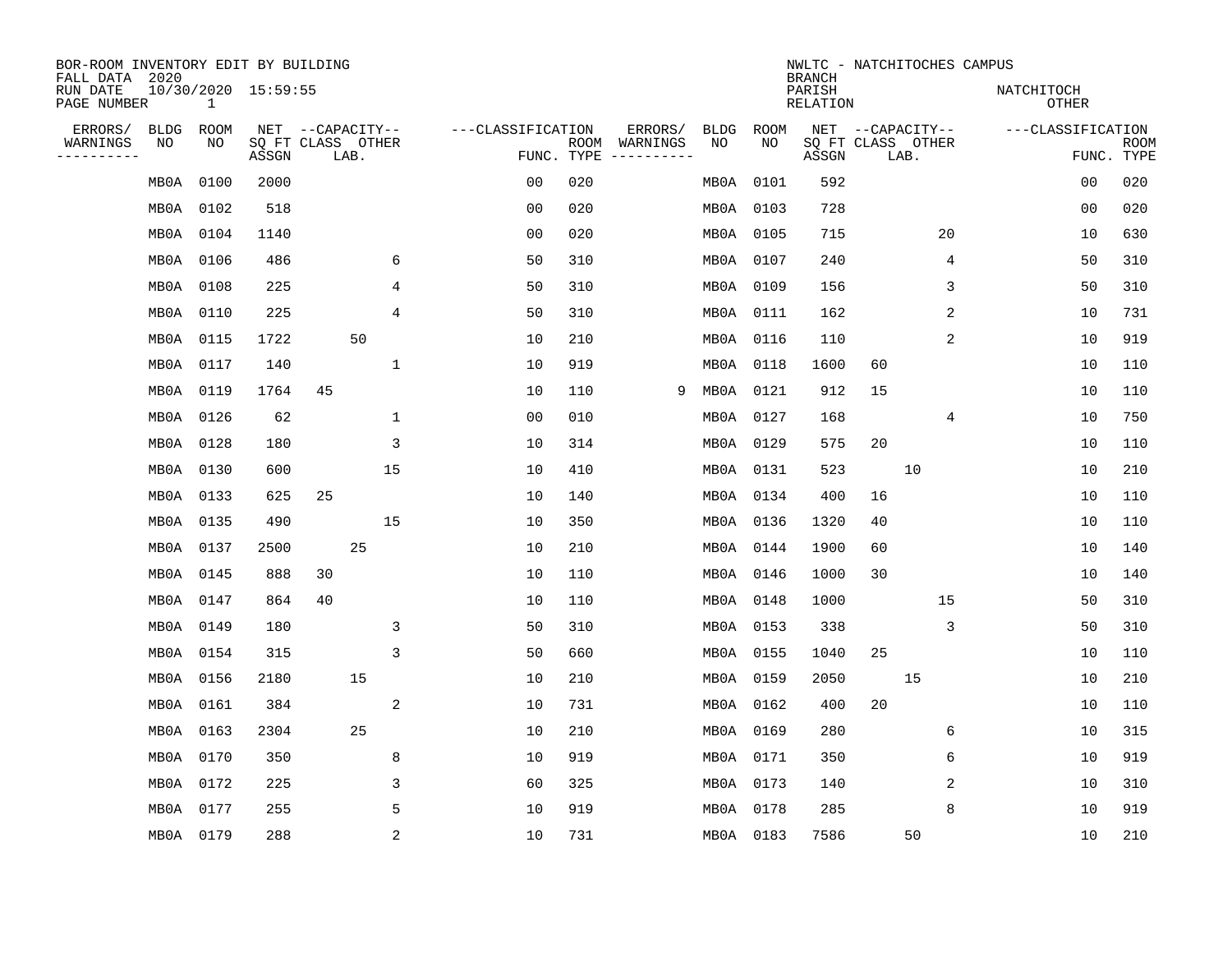| BOR-ROOM INVENTORY EDIT BY BUILDING<br>FALL DATA 2020 |           |           |                     |                           |              |                   |     |                                      |             |           | BRANCH                                           | NWLTC - NATCHITOCHES CAMPUS                                                                                                                               |                                                         |                           |
|-------------------------------------------------------|-----------|-----------|---------------------|---------------------------|--------------|-------------------|-----|--------------------------------------|-------------|-----------|--------------------------------------------------|-----------------------------------------------------------------------------------------------------------------------------------------------------------|---------------------------------------------------------|---------------------------|
| RUN DATE<br>PAGE NUMBER                               |           | 2         | 10/30/2020 15:59:55 |                           |              |                   |     |                                      |             |           | PARISH<br>RELATION                               |                                                                                                                                                           | NATCHITOCH<br>OTHER                                     |                           |
| ERRORS/                                               | BLDG ROOM |           |                     | NET --CAPACITY--          |              | ---CLASSIFICATION |     | ERRORS/ BLDG ROOM                    |             |           |                                                  | NET --CAPACITY-- ---CLASSIFICATION                                                                                                                        |                                                         |                           |
| WARNINGS<br>---------                                 | NO        | NO        | ASSGN               | SQ FT CLASS OTHER<br>LAB. |              |                   |     | ROOM WARNINGS<br>FUNC. TYPE $------$ | NO          | NO        | ASSGN                                            | SQ FT CLASS OTHER<br>LAB.                                                                                                                                 |                                                         | <b>ROOM</b><br>FUNC. TYPE |
|                                                       |           | MB0A 106A | 30                  |                           | $\mathbf{1}$ | 10                | 919 |                                      |             | MB0A 115A | 40                                               | 2                                                                                                                                                         | 10                                                      | 731                       |
|                                                       | MB0A 118A |           | 80                  |                           | 2            | 10                | 731 |                                      | MB0A 119A   |           | 129                                              | 3                                                                                                                                                         | 10                                                      | 314                       |
|                                                       | MB0A 135A |           | 840                 | 10                        |              | 10                | 210 |                                      | MBOA 144A   |           | 525                                              | 5                                                                                                                                                         | 10                                                      | 314                       |
|                                                       | MBOA 144B |           | 189                 |                           | 4            | 10                | 310 |                                      | MB0A 144C   |           | 192                                              | 2                                                                                                                                                         | 10                                                      | 731                       |
|                                                       | MBOA 145A |           | 190                 |                           | 2            | 10                | 731 |                                      | MBOA 148A   |           | 225                                              | 2                                                                                                                                                         | 10                                                      | 731                       |
|                                                       | MB0A 155A |           | 424                 |                           | 2            | 10                | 731 |                                      | MB0A 156A   |           | 128                                              | $\overline{2}$                                                                                                                                            | 10                                                      | 731                       |
|                                                       | MB0A 156B |           | 156                 |                           | 2            | 10                | 731 |                                      | MB0A 156C   |           | 500                                              | 16                                                                                                                                                        | 10                                                      | 110                       |
|                                                       | MB0A 156D |           | 350                 |                           | 4            | 10                | 731 |                                      | MB0A 159A   |           | 350                                              | $\overline{4}$                                                                                                                                            | 10                                                      | 314                       |
|                                                       | MB0A 163A |           | 2050                | 15                        |              | 10                | 210 |                                      | MB0A 163B   |           | 500                                              | 10                                                                                                                                                        | 10                                                      | 110                       |
|                                                       | MB0A 163C |           | 120                 |                           | 2            | 10                | 731 |                                      | MB0A 163D   |           | 120                                              | 3                                                                                                                                                         | 10                                                      | 314                       |
|                                                       | MB0A 169A |           | 36                  |                           | $\mathbf 1$  | 10                | 919 |                                      | MB0A 172A   |           | - 40                                             | $\mathbf 1$                                                                                                                                               | 10                                                      | 315                       |
|                                                       | MB0A 179A |           | 544                 |                           |              | 00                | 020 |                                      | MB0A 179B   |           | 408                                              |                                                                                                                                                           | 00                                                      | 020                       |
|                                                       | MB0A 183A |           | 375                 |                           | 3            | 10                | 731 |                                      | MBOA 183B   |           | 350                                              | 6                                                                                                                                                         | 10                                                      | 314                       |
|                                                       | MB0A 183C |           | 500                 | 21                        |              | 10                | 110 |                                      |             |           | TOTAL NUMBER CLASSROOMS<br>TOTAL NUMBER LABS 210 | TOTAL ASSIGNABLE & UNASSIGNABLE SQFT:<br>TOTAL NET ASSIGN SQ. FT. IN ROOM FILE<br>TOTAL NUMBER COMPUTER CLASSROOMS<br>TOTAL NUMBER SPECIAL LABS 220       | 54,871<br>48,879<br>13<br>$\overline{\phantom{a}}$<br>9 |                           |
|                                                       |           | MB0B 0186 | 1250                |                           |              | 10                | 731 |                                      |             |           | TOTAL NUMBER CLASSROOMS<br>TOTAL NUMBER LABS 210 | TOTAL ASSIGNABLE & UNASSIGNABLE SQFT: 1,250<br>TOTAL NET ASSIGN SQ. FT. IN ROOM FILE<br>TOTAL NUMBER COMPUTER CLASSROOMS<br>TOTAL NUMBER SPECIAL LABS 220 | 1,250                                                   |                           |
|                                                       | MB0C 0184 |           | 3364                | 20                        |              | 10                | 210 |                                      | 9 MB0C 0185 |           | 2262                                             | 5                                                                                                                                                         | 10                                                      | 210                       |
|                                                       | MBOC 184A |           | 440                 | 12                        |              | 10                | 110 |                                      | MBOC 184B   |           | 152                                              | $\overline{4}$                                                                                                                                            | 10                                                      | 630                       |
|                                                       | MBOC 184C |           | 126                 |                           |              | 10                | 919 |                                      | MBOC 184D   |           | 126                                              | 3                                                                                                                                                         | 10                                                      | 919                       |
|                                                       | MBOC 184E |           | 130                 |                           | 3            | 10                | 314 |                                      | MBOC 184F   |           | 192                                              | 2                                                                                                                                                         | 10                                                      | 731                       |
|                                                       |           | MB0C 185A | 130                 |                           | 3            | 10                | 314 |                                      |             |           |                                                  | TOTAL ASSIGNABLE & UNASSIGNABLE SQFT:                                                                                                                     | 6,922                                                   |                           |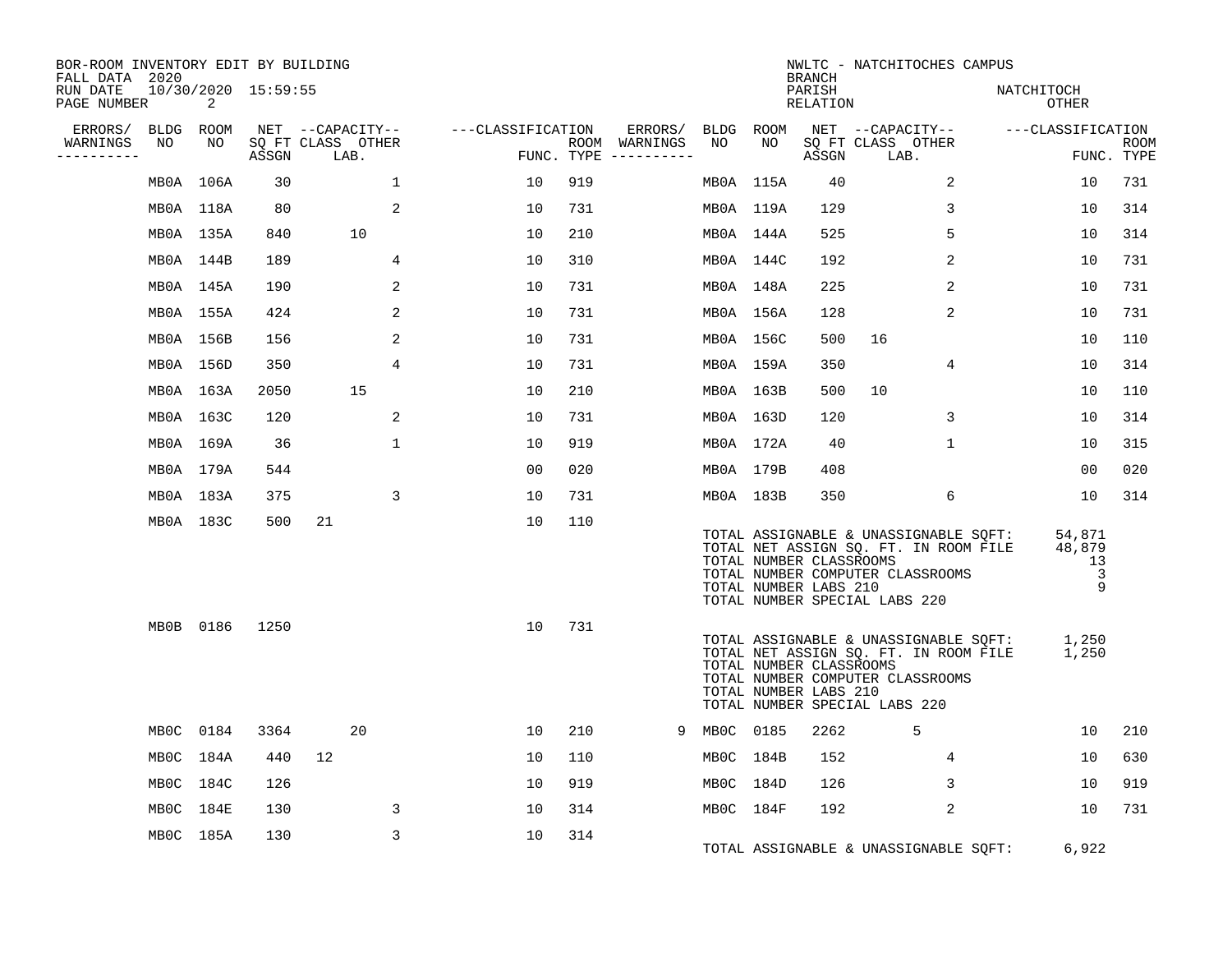| BOR-ROOM INVENTORY EDIT BY BUILDING       |            |             |              |                                           |                                 |      |                                    |             |             |                         |                                           | NWLTC - NATCHITOCHES CAMPUS           |                   |                    |
|-------------------------------------------|------------|-------------|--------------|-------------------------------------------|---------------------------------|------|------------------------------------|-------------|-------------|-------------------------|-------------------------------------------|---------------------------------------|-------------------|--------------------|
| FALL DATA                                 | 2020       |             |              |                                           |                                 |      |                                    |             |             | BRANCH                  |                                           |                                       |                   |                    |
| 10/30/2020 15:59:55<br>RUN DATE<br>PARISH |            |             |              |                                           |                                 |      |                                    |             |             |                         |                                           | NATCHITOCH                            |                   |                    |
| PAGE NUMBER                               |            |             |              |                                           |                                 |      |                                    |             |             | RELATION                |                                           |                                       | OTHER             |                    |
| ERRORS/<br>WARNINGS                       | BLDG<br>NO | ROOM<br>NO. | NET<br>ASSGN | --CAPACITY--<br>SO FT CLASS OTHER<br>LAB. | ---CLASSIFICATION<br>FUNC. TYPE | ROOM | ERRORS/<br>WARNINGS<br>----------- | BLDG<br>NO. | ROOM<br>NO. | NET<br>ASSGN            | --CAPACITY--<br>SO FT CLASS OTHER<br>LAB. |                                       | ---CLASSIFICATION | ROOM<br>FUNC. TYPE |
|                                           |            |             |              |                                           |                                 |      |                                    |             |             |                         |                                           | TOTAL NET ASSIGN SO. FT. IN ROOM FILE | 6,922             |                    |
|                                           |            |             |              |                                           |                                 |      |                                    |             |             | TOTAL NUMBER CLASSROOMS |                                           |                                       |                   |                    |
|                                           |            |             |              |                                           |                                 |      |                                    |             |             | TOTAL NUMBER LABS 210   | TOTAL NUMBER SPECIAL LABS 220             | TOTAL NUMBER COMPUTER CLASSROOMS      |                   |                    |